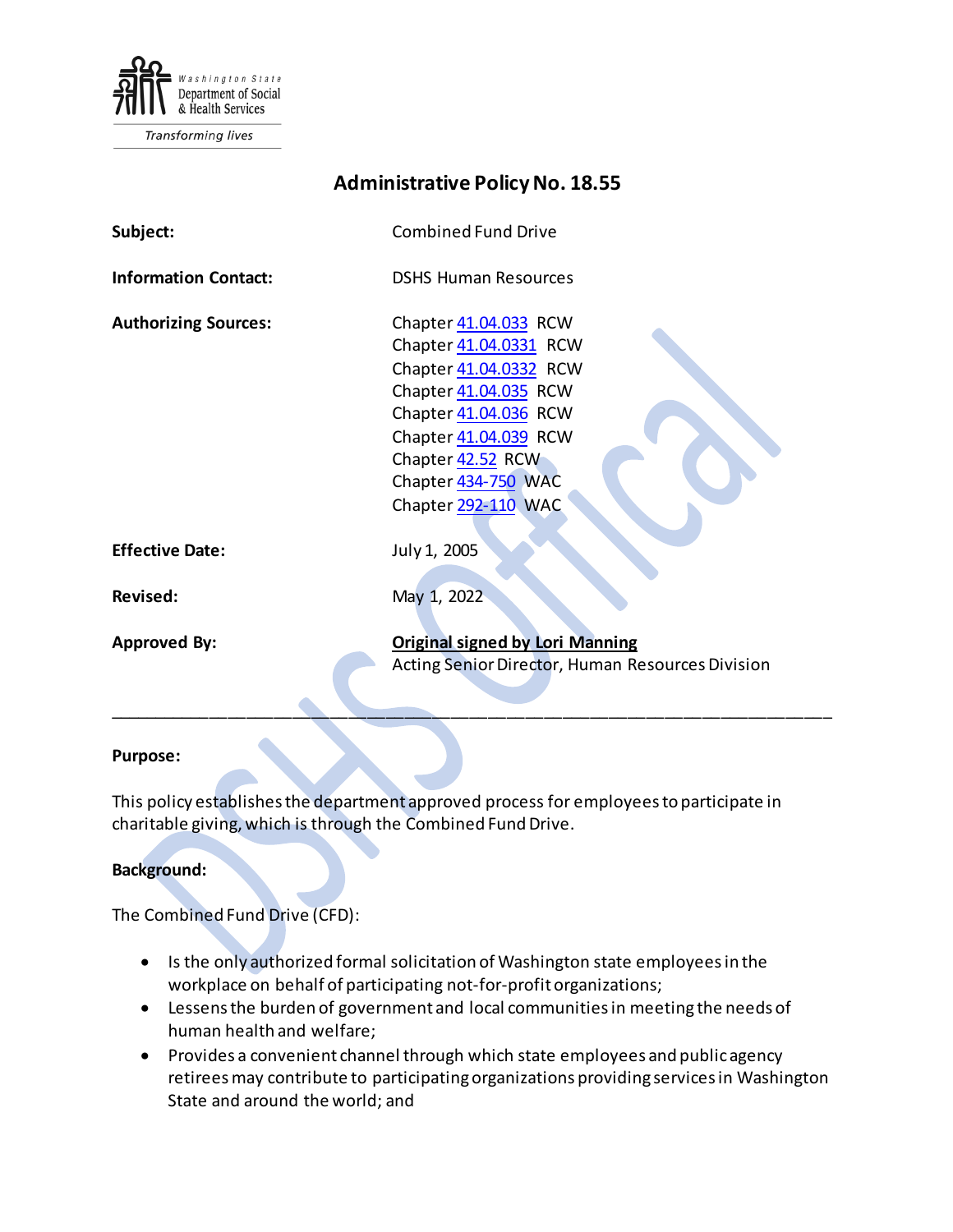> • Minimizes the disruption in the state workplace and the cost to taxpayers caused by multiple charitable fund drives.

### **Scope**

This policy applies to all DSHS employees and all activities associated with the workplace to raise and collect money or items for donation.

This policy does not apply to employee self-funded team building, recognition, or wellness activities or events at the workplace. Staff should refer and adhere to the applicable policies and procedures.

### **Definitions**

**The Washington State Combined Fund Drive (CFD)** is the Washington state workplace-giving program for active and retired public employees to donate to local, national, and global charities. It is administered by the Washington State Office of the Secretary of State (OSOS).

**The CFD campaign** isthe annual period of organized solicitation of state employees and public agency retirees. This solicitation is conducted to obtain voluntary contributions, donations, and charitable commitments to approved not-for-profit participating organizations for the following year of contributions. Generally, the campaign is held from October 1 to December 15, although fundraisers and other events may be held throughout the year.

**CFD activities** are all events that raise and collect money and items such as food, clothing, and toys. Donations of items, not money, are 'goods drives' for purposes of this policy.

**Goods drives** are DSHS CFD events that collect food, clothing, toys, personal hygiene, or other items donated to a registered charity.

**The DSHS campaign leader** is appointed by the DSHS secretary or designee to administer the DSHS CFD annual campaign.

**DSHS campaign executive** assists the DSHS campaign leader with the DSHS CFD campaign.

**DSHS administration campaign co-leads** represent a DSHS administration and serve on the DSHS CFD team.

**DSHS local coordinators** represent a local office, division, or institution/facility for the DSHS CFD.

**Participating organization** is a public 170 (c) (1) or private 501 (c) (3) not-for-profit organization whose application is approved by the CFD committee to participate in the CFD campaign.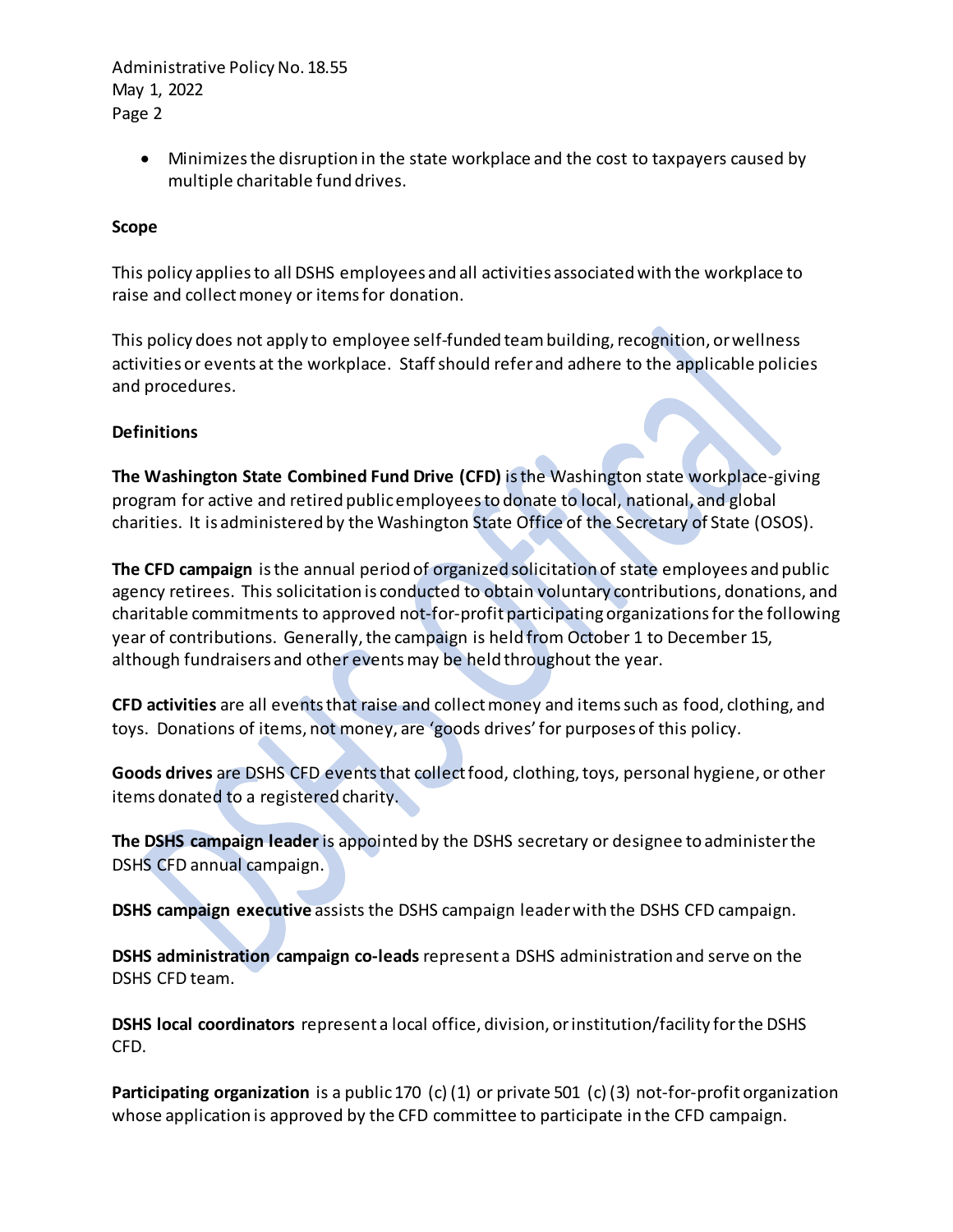**Year of contributions** isthe annual calendar year for collection of the voluntary payroll deductions for charitable contributions authorized by DSHS employees under this policy.

# **Policy Requirements**

# **A. General**

- 1. The CFD Is the only approved fundraising and in-kind collection of goods (such as food, clothing, and toys drives) permitted in the agency;
- 2. The following activities shall not be allowed for DSHS fundraising:
	- a. Soliciting businesses for donations, as a state employee or on state time.
	- b. Conducting raffles.
	- c. Promoting sales of goods that benefit a commercial purpose, group, or individual, for example: candy or cookie sales, books or other goods sales where the business, school, individual, or other organization retains some of the proceeds, unless these activities are allowed by the DSHS administrative policy on "Use of State Resources".
	- d. Soliciting contributions for non-registered CFD charities, organizations, groups, or individuals.

# **B. Campaign Staff and Volunteer Roles**

- 1. Campaign leader
	- a. Serves as the DSHS liaison with the office of the secretary (OSOS) and manages the DSHS/OSOS interagency agreement.
	- b. Determines the campaign theme, sets goals, and plans activities, in conjunction with the campaign executive and the administration campaign co-leads.
	- c. Reports the annual campaign results to the OSOS CFD office.
	- d. Assigns and tracks fundraisers and goods drives numbers, in the absence of the campaign executive.
- 2. Campaign Executive
	- a. Provides administrative support to the DSHS CFD campaign leader.
	- b. Maintains DSHS CFD data as needed.
	- c. Works with the administration co-leads to ensure data accuracy.
	- d. Assigns and tracks DSHS CFD fundraiser and goods drives numbers across the department.
- 3. Administration Campaign Co-leads
	- a. Set goals for their administration, develop plans, and implement activities.
	- b. Work with their administration's leadership to recruit local coordinators for each office location.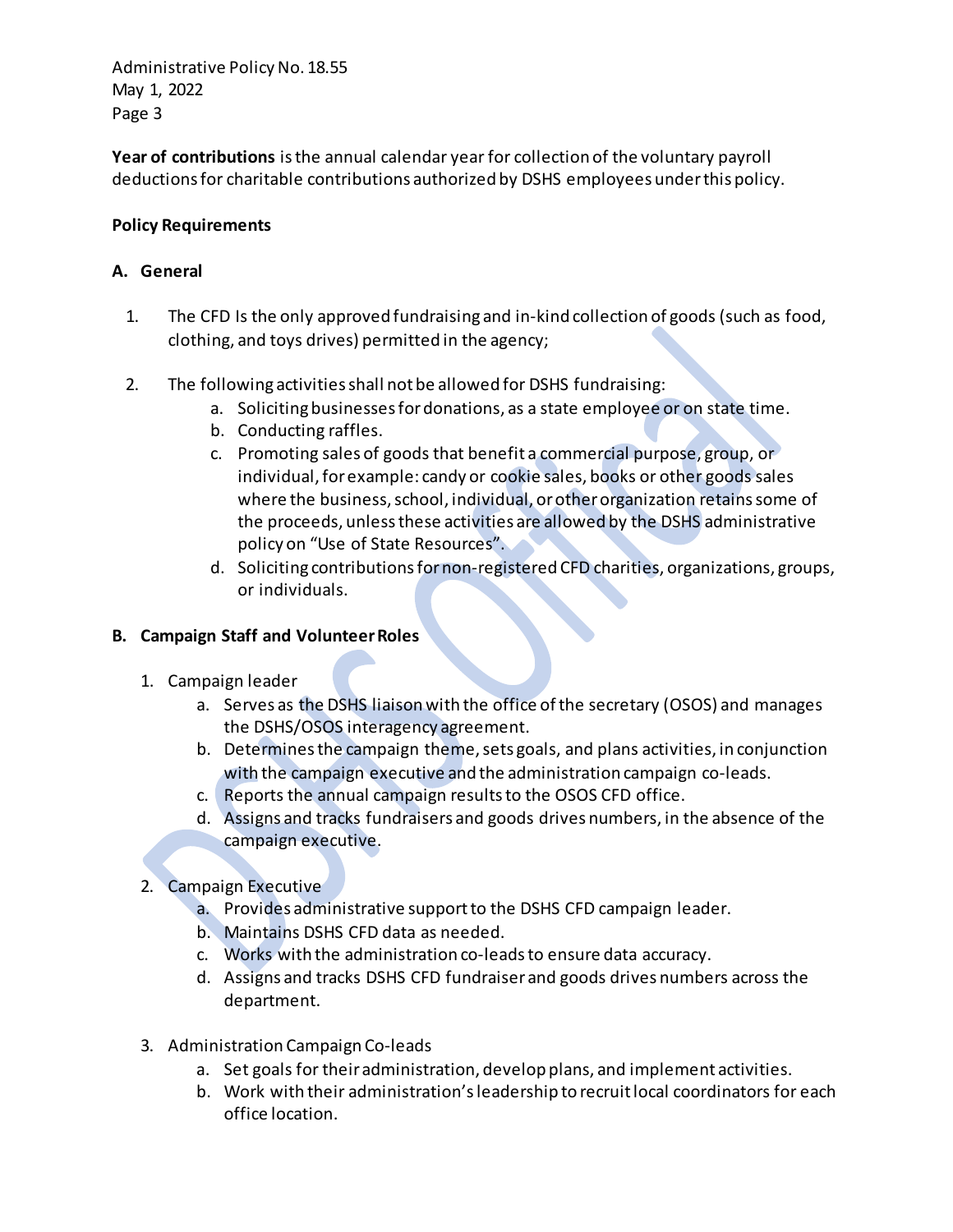- c. Provide the DSHS CFD campaign leader the names of employees who will serve as campaign local coordinators to assist in the CFD campaign.
- 4. Local Coordinators
	- a. Provide information about the CFD to the staff in their location.
	- b. Facilitate fundraising and other events in their locations to support the CFD.
	- c. Work with their administration co-lead as needed.
	- d. Remain on the payroll of theiremploying organization during this assignment.

# **C. Campaign Support**

- 3. The DSHS secretary or designee may authorize the reasonable use of state resources to support, promote, and conduct the annual CFD campaign within their organization. Reasonable uses are those that are not excessive in volume or frequency as determined by the secretary.
- 4. At the discretion of the secretary or designee, DSHS employees may be authorized to attend Secretary of State's Office and DSHS CFD training, promotional, and fundraising events on work time.
- 5. DSHS may establish local CFD campaigns within the geographical areas it covers, to include:
	- a. Conducting promotional and fundraising events.
	- b. Providing training and recognition of local coordinators.
	- c. Identifying DSHS-specific themes.
	- d. Developing marketing and communication plans for the campaign.
- 6. DSHS determinesthe length of time for the agency's CFD campaign. Generally,this is between October 1 and December 15, consistent with the OSOS campaign. With management approval, some DSHS locations conduct fundraisers, goods drives, and other events to support CFD charities throughout the year.
- 7. Local DSHS leadership may grant CFD charities the opportunity to share information with DSHS staff about their organization during the campaign.
- 8. DSHS administrations are encouraged to support employees' participation in all CFD efforts such as kickoffs, recognitions, goods drives, and other fundraisers. Doing so promotes positive morale, wellness, and community connectivity.
- 9. Staff must have equal access to the information about all CFD charities.
- 10. CFD solicitations of employees may be conducted during work hours using methods that ensure giving is voluntary and if desired, confidential, as permitted by law.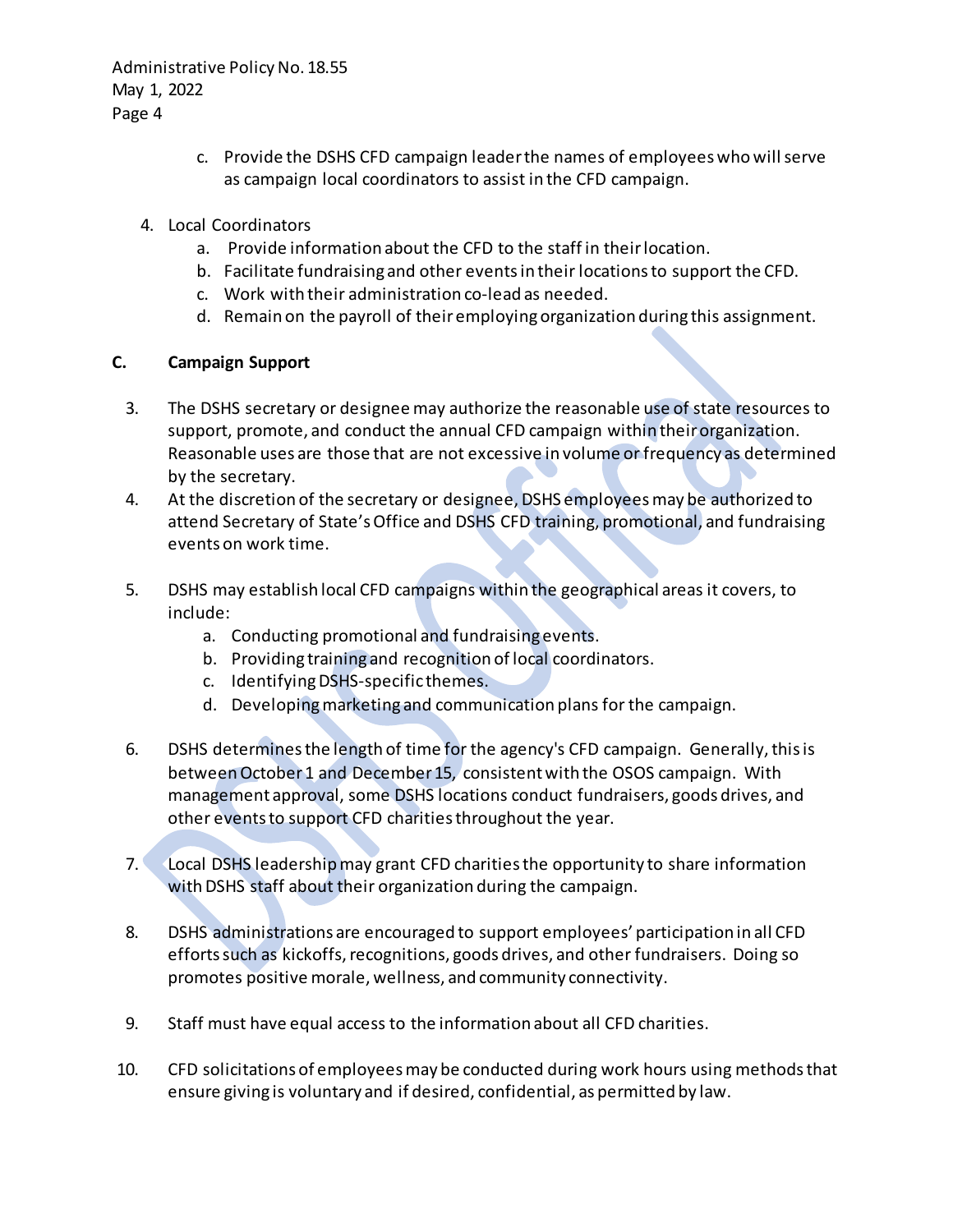- 11. Campaign kick-offs, recognition events, awards, and other non-soliciting events build support for the CFD and are encouraged. CFD fundraising eventssuch as auctions, bake sales, carnivals, athletic events, or other activities not specifically provided for in these rules are permitted when approved in advance by DSHS management.
- 12. Local coordinators and their respective volunteers are required to take Secretary of State or DSHS CFD on-line trainings or in-person trainings if possible.
- 13. The opportunity to serve as a DSHS CFD co-leader and local coordinator develops leadership, communication, project management, and teamwork skills that benefit the employee, their work unit and the agency's morale.

### **D. Contributions:**

- 1. Employees may contribute to the CFD using payroll deduction, checks, money orders, cash, or in some instances other electronic methods.
- 2. Employees may receive, upon request, a receipt for in-kind or goods drive donations.
- 3. Employees may use work time and work computers to sign up for on- line payroll deductions through www.give.wa.gov.
- 4. Employees using paper contribution (pledge) forms must send the form to the DSHS CFD office at MS 45018 for processing. An email or fax is also ok as long as the employees have signed the form.
- 5. Authorized participation in DSHS CFD fundraising or goods drives is allowed on state time, using state resources.

### **E. Handling and Depositing Contributions**

- 1. The campaign leaderdevelops, in conjunction with the campaign executive and coleads, procedures and processes for the collection and processing of contributions collected through fundraisers and in-kind goods drives.
- 2. DSHS employees must follow all written procedures for the collection and processing of contributions collected through fundraisers and in-kind goods drives.
- 3. Cash contributions from fundraisers must be deposited into the DSHS cash unit CFD account in accordance with State Treasurer policy.
- 4. All organizers of DSHS fundraising and in-kind goods collection activities must request and receive an event number from the DSHS campaign leader or campaign executive prior to conducting the event.